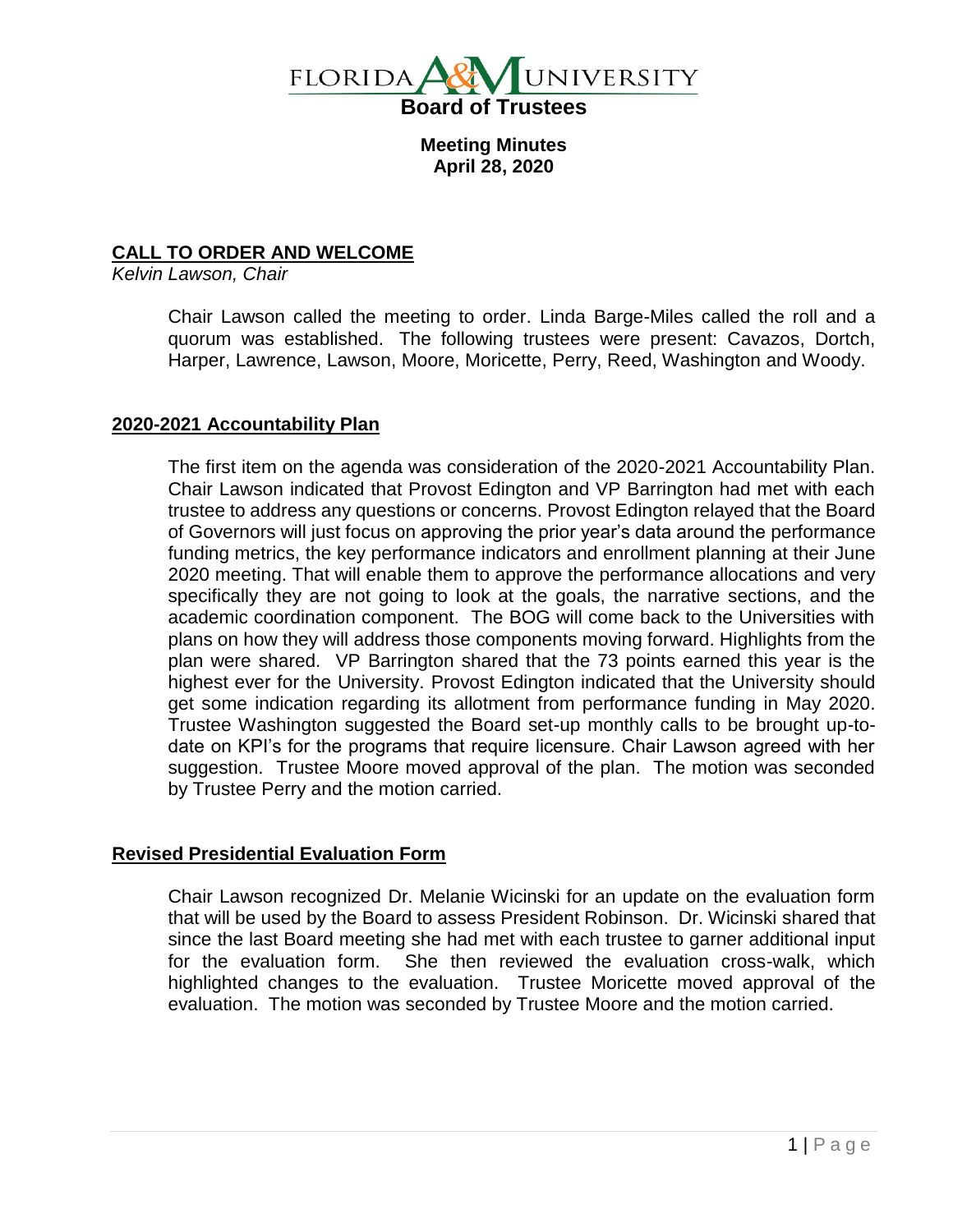

### **Amended Contract**

Next, Chair Lawson asked VP/General Counsel Denise Wallace to present the proposed amendment to Section 5.2 of President Robinson's employment contract. This revision would revise his self-evaluation due date to after the receipt of critical annual goal data that is not available until June  $30<sup>th</sup>$  of each year. She shared that the proposed revisions included changing the self-evaluation to July 15<sup>th</sup>, with the Board commencing its evaluation of President Robinson on July 16<sup>th</sup> of each year. VP Wallace indicated that the document had two minor typos. She said that the word "and" is omitted after the two "Whereas" clauses, before the "Now Therefore" clause. Upon approval of the document, she indicated she would make those noted corrections.

Trustee Reed asked if President Robinson agreed with the changes to the contract. President Robinson confirmed that he agreed with the changes. Trustee Dortch moved approval of the amendment to President Robinson's contract. The motion was seconded by Trustee Reed and the motion carried.

## **Revised Foundation**

The final action item was approval of the revised FAMU Foundation Board budget. Chair Lawson recognized VP Friday-Stroud for the presentation. She stated that the Foundation Budget was revised by 338K to meet a University request. She noted that the Foundation Board had approved the budget revision. Trustee Dortch moved approval of the budget. The motion was seconded by Trustee Moricette and the motion carried.

#### **COVID-19 Update**

President Robinson updated the Board on the University's efforts to address COVID-19. He indicated that since they last met, the University partnered with Bond Health Clinic and the Florida Department of Health, and several others entities to establish a COVID-19 walk-up testing site on campus. This site does not require a doctor's referral and has nearly met its goal of testing 200 individuals per day.

He also shared that he established a task force led by Rica Calhoun, to look at how the University might operate in the future. Also, an internal management team has recommended that the University maintain its current mode of operations at least through May 15, 2020.

The University has received \$6.5M from CARES Act funds. Dr. Hudson will present the University's model for distributing those funds to FAMU students to support their needs.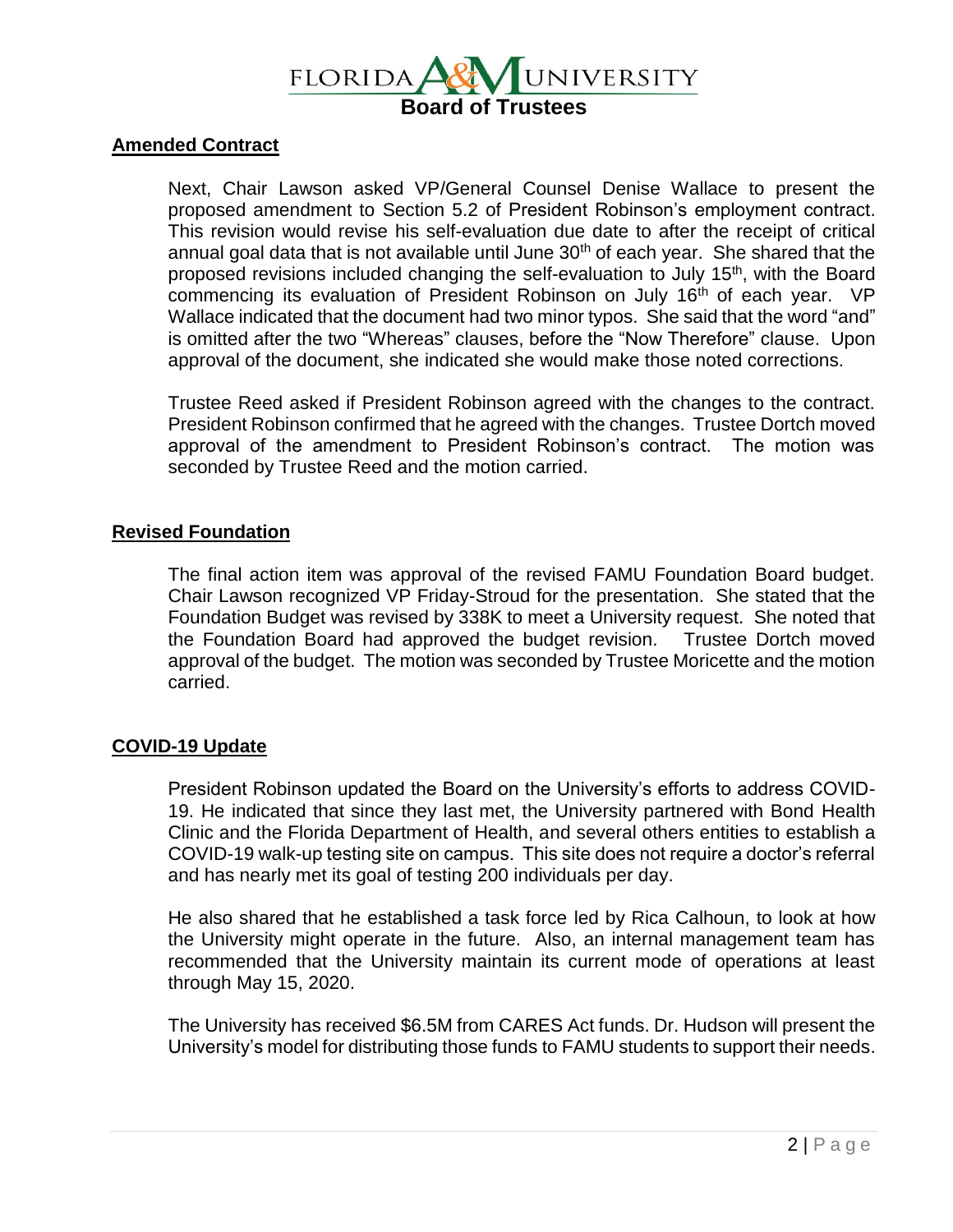

The University has also submitted a proposal for another \$6.5M which will be used to address some of the operational expenses that occurred due to COVID019.

Trustee Lawrence asked when a decision will be made regarding when the University might reopen. President Robinson shared that he is grappling with that; however, he and other State University System presidents meet with the Chancellor weekly to discuss implications of COVID-19 and how things might look in the Fall. President Robinson indicated that the University will likely not return to "what had been normal operations" up to this point. No concrete decision has been made, but the task force will look as what needs to be done and how it will be done, to get ready for whatever form of instruction and operation the University will have for the Fall semester.

President Robinson said that he expected to have the recommendations from the task force within the next 10 day. He stated that most Universities are looking at making decisions regarding its operations for Fall by mid-July.

President Robinson also shared that the University held COVID-19 town hall meetings with students, faculty, alumni and staff.

#### **Construction Projects**

Chair Lawson recognized VP/CFO Alan Robertson to bring an update on the University's construction projects. VP Robertson provided the following information.

- Center for Access and Student Services Project completion delayed until September  $30<sup>th</sup>$  due to social distancing and receipt of lighting
- 700 Bed Residence Hall Projected on-time completion
- Central Energy Plant Delayed due to weather
- Dining Hub Delayed due to weather (late October)
- Amphitheater 98% completed

## **Potential COVID-19 Impacts**

Chair Lawson asked VP Robertson and VP Hudson to share potential impacts of COVID-19 on the University.

VP Robertson indicated that a 5% reduction in enrollment during the summer semester would impact the University in tuition and fee declines of approximately \$464,000. A 10% reduction over the summer would be \$1.6M. The loss for auxiliaries in both scenerios would amount to \$11.3M.